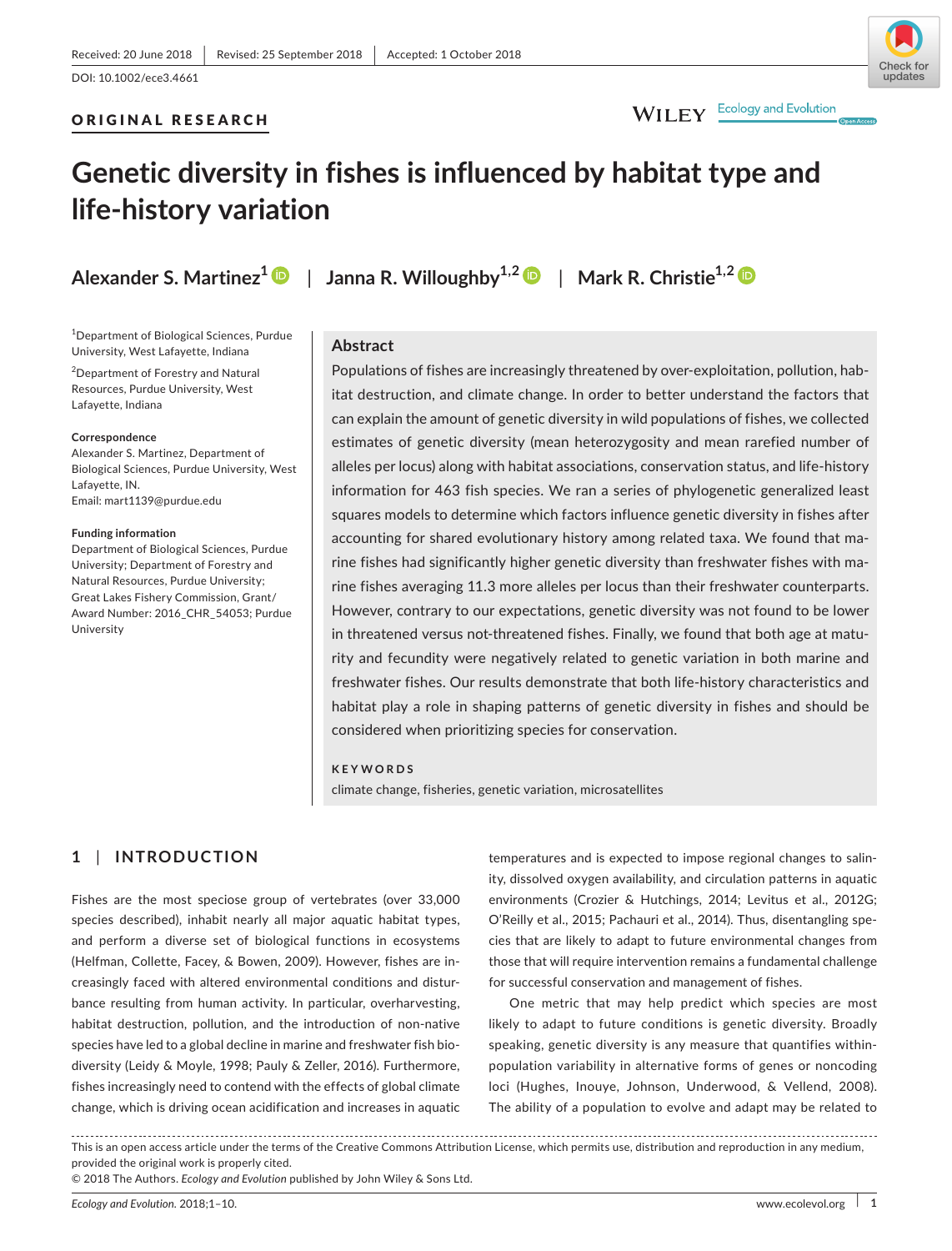both heterozygosity (i.e., the proportion of diploid individuals that have two different alleles at a single locus) and the total number of alleles present within a population (Allendorf, 1986; Frankham, Bradshaw, & Brook, 2014). Additionally, reduced genetic diversity may result in decreased population viability and increased extinc‐ tion likelihood, particularly for populations faced with stressful environmental conditions (Markert et al., 2010; Vandewoestijne, Schtickzelle, & Baguette, 2008; reviewed in Reed & Frankham, 2003). Understanding how patterns of genetic diversity vary across fishes could help inform predictions regarding which spe‐ cies are likely to adapt in response to future disturbance while simultaneously identifying species that might be particularly susceptible to extinction (Reed & Frankham, 2003; Stockwell, Hendry, & Kinnison, 2003).

A landmark study by DeWoody and Avise (2000) analyzed 32 fish species and provided one of the first quantitative comparisons of genetic diversity in fishes occupying different habitats. The study suggested that genetic diversity was higher in marine fishes relative to freshwater fishes. We have since identified hundreds of addi‐ tional studies that directly estimate genetic diversity in 463 distinct fish species, providing a much broader taxonomic survey and in‐ creased power and precision for statistical analyses. Furthermore, improvements to phylogenies and statistical methods that consider evolutionary relatedness among species now allow us to account for the confounding effect of shared evolutionary histories and ask new questions about potential drivers of patterns of genetic diver‐ sity in fishes (Pennell,2014; Revell, 2010).

In this study, we ask how genetic diversity relates to species hab‐ itat needs, conservation status, and life‐history characteristics. We have three predictions. First, following DeWoody and Avise (2000), we predict that marine fishes should generally have higher genetic diversity than freshwater fishes even after accounting for species relatedness. Second, increased conservation need, as determined by the International Union for Conservation of Nature (IUCN), is determined in part by a reduction in census population size (IUCN, 2018), which is often associated with a reduction in genetic diver‐ sity. Therefore, we predict that threatened species (i.e., species of high conservation concern) are likely to have less genetic diversity compared to not-threatened species (sensu Willoughby et al., 2015). Finally, certain life‐history characteristics can influence genetic di‐ versity across a wide variety of taxa (Frankham et al., 2014; Romiguier et al., 2014; Waples, Luikart, Faulkner, & Tallmon, 2013). Romiguier et al. (2014) showed that species exhibiting life‐history characteris‐ tics typically associated with "r‐strategists," including both early age at maturity and high fecundity, tend to have more genetic diversity than species that mature later and have fewer offspring (hereafter referred to as "K‐strategists"). As a result, we predict that genetic diversity should decrease as age at maturity increases in fishes. Additionally, given that r‐strategists tend to exhibit high fecundity, we predict that genetic diversity will increase with fecundity in fishes. To identify patterns and drivers of genetic diversity in fishes, we test each of these predictions by determining the relationship between genetic diversity and (i) habitat, (ii) conservation status, and

(iii) life‐history characteristics by performing a quantitative review of 463 globally distributed fish species.

## **2** | **METHODS**

## **2.1** | **Data collection**

We collected estimates of genetic diversity, taxonomic relationships, habitat information, conservation status, and life‐history characteristics for a diverse array of fishes. We first performed Web of Science and Google Scholar title, keyword, and abstract searches including the search terms "microsatellite" and "fish" and excluding the terms "cancer" and "fluorescence in situ hybridization" (i.e., FISH) to filter out medical journals unrelated to genetic diversity in fishes. We focused on microsatellite loci because 1. far fewer studies to date have used alternative nuclear markers to measure genetic diversity in fishes (e.g., there are fivefold fewer search results for "fish" and "single nucleotide polymorphisms" when employing the same exclusions used to search for microsatellite studies) and 2. we wanted to make comparisons across similar marker types to avoid confounding factors (e.g., total number of alleles can only vary from 1 to 4 in SNPs). To expe‐ dite data entry, we cross‐referenced our search results against a similar dataset amassed for all vertebrates (Willoughby et al., 2015). For species with multiple publications estimating genetic diversity, we retained only the study with the highest sample size (i.e., number of individuals). Additionally, we extracted data from the single largest population when multiple populations were sam‐ pled in a single study. Our final dataset generally included studies which had estimates of both mean observed heterozygosity (i.e., heterozygosity averaged across loci; hereafter "heterozygosity") and mean number of alleles per locus, although a small number of studies (*n* = 4) lacked estimates of heterozygosity. In sum total, we ended up with 463 studies, each corresponding to a distinct spe‐ cies (Supporting information Appendix S1).

In our dataset, sample sizes were highly variable and ranged from 10 to 974 individuals ( $\mu$  = 77.4 ± 27.32 SE). Because the number of microsatellite alleles identified per locus is positively related to the number of individuals sampled (Kalinowski, 2004; Mousadik & Petit, 1996), we performed allele rarefaction using a quasi-maximum-likelihood approach. This modified approach was required (i.e., we could not use established ML methods such as (Kalinowski, 2004)) because many studies that recorded the total number of alleles did not report the per‐locus allele frequencies. For each study, we first tested the total number of alleles reported in the paper. We created an allele frequency distribution using a set of alleles whose frequencies were determined by the equation:

$$
z = \frac{i}{(Na+1) - i} \cdot \sum_{i=1}^{Na} \frac{i}{(Na+1) - i}
$$

where Na equals the total number of alleles and *i* equals allele *i* in the set 1:Na. This distribution is conservative as it results in several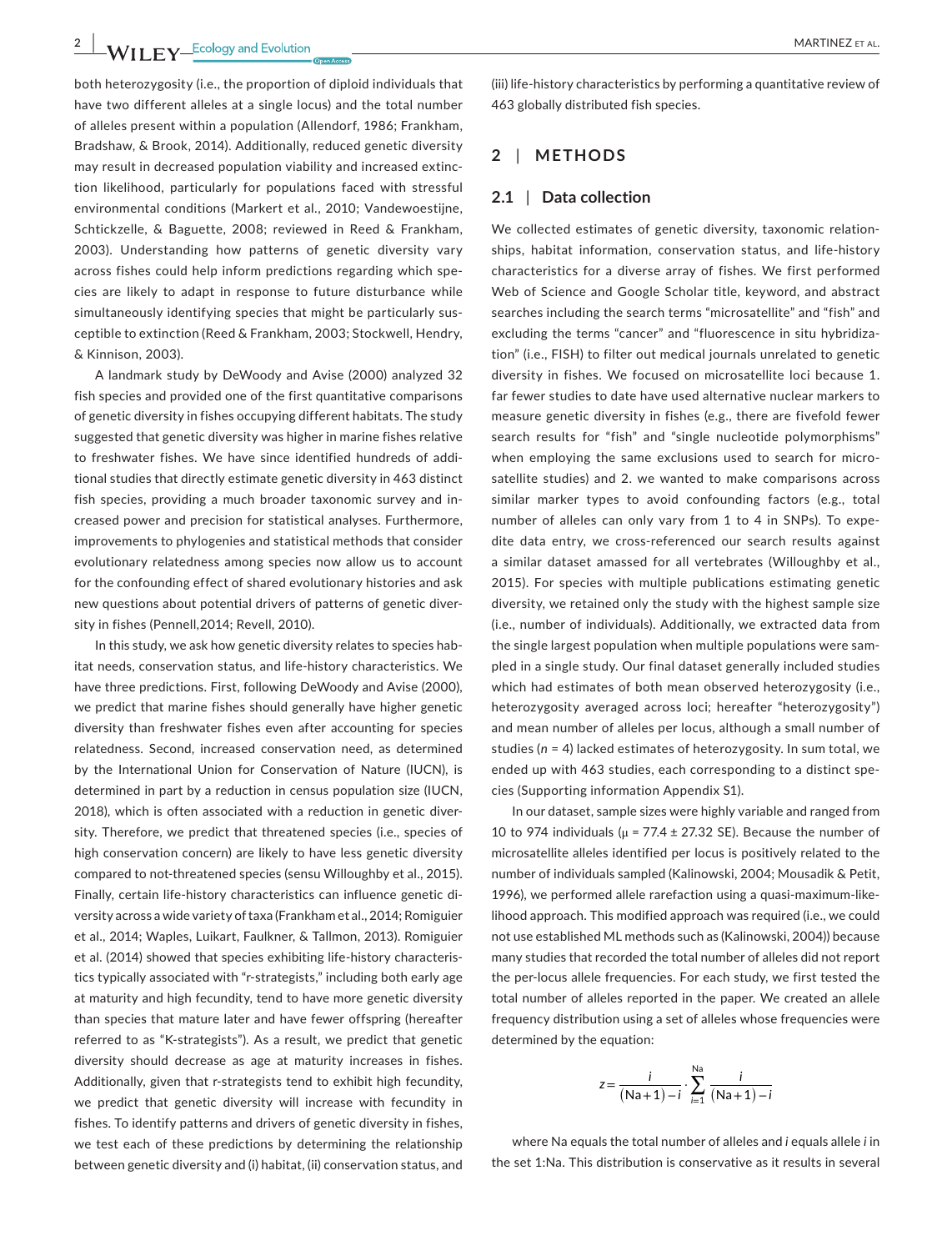fairly common alleles (Bernatchez & Duchesne, 2000; Christie, 2010). From this allele frequency distribution, we created 1,000,000 genotypes in Hardy–Weinberg Equilibrium. We next took a sample, without replacement, from this large population with a sample size equal to the total number of individuals genotyped in the study of interest and calculated the total number of alleles found within the sample. We repeated this sampling effort 100 times and each time recorded the total number of alleles found in the sample. We then calculated the difference between the mean number of alleles sam‐ pled and the number of alleles used to create the 1,000,000 geno‐ types (equal to total number of alleles reported in the study for this first iteration).

We next iteratively repeated the entire process for Na+1, Na+2, Na+3…. and for Na−1, Na−2, Na−3…. where Na equals the total number of alleles reported in the study. We took the estimate of Na that minimized the absolute value of the difference between mean number of alleles from the 100 simulated samples and the Na being tested (hereafter: "rarefied" number of alleles [Supporting information Figure S1]). The procedure occurred iteratively and when a new minimum difference was found we always tested ±10 additional alleles to ensure that the true estimate was found (note that Na = 2 was set as the minimum, but there was no maximum). This procedure resulted in an average change in the estimated num‐ ber of alleles by a value of 6.04 alleles, although this change was most substantial for studies that had small sample sizes and high estimates of total numbers of alleles (Supporting information Figure S2). We report results with both the rarified and unadjusted total number of alleles.

We next supplemented our genetic data with taxonomic, habi‐ tat, and life-history data for each species. First, phylogenetic relationships were approximated using taxonomic classifications (i.e., Class, Order, Family, Genus, specific epithet) from Nelson, Grande, and Wilson (2016). Although the use of branch lengths would have improved the resolution of relatedness among taxa, this information was not available for the species we included in our dataset so we relied on taxonomy as a proxy. Next, we obtained species' habitat information using FishBase (Froese & Pauly, 2017). For each species included in our dataset, we recorded the dominant habitat type (ei‐ ther marine or freshwater) that each species occupied. Additionally, we searched primary literature to identify species habitat require‐ ments when FishBase did not contain relevant data. In some cases, species could not be classified into a single habitat (*e.g.,* anadromous salmonids, brackish-water fishes) and these species were categorized into a third category ("mixed"). Next, we determined species' conservation need using IUCN Red List designations for each species (IUCN, 2018). Based on IUCN category definitions, we considered species listed as *least concern* or *near threatened* as "not‐threatened" and species listed as *vulnerable*, *endangered*, or *critically endangered* as "threatened." Species listed as *extinct* or *extinct in the wild* were excluded from our dataset, while species classified as *not evaluated* or *data deficient* were excluded only from models investigating the relationship between genetic diversity and conservation status. Finally, we again used FishBase to collect data for two life‐history

traits for species in our dataset: minimum age at maturity and the maximum absolute fecundity (i.e.*,* the total number of eggs produced by a female).

## **2.2** | **Statistical analyses**

We used three sets of statistical models to understand how genetic diversity varied in fishes that (a) occupied different habitats, (b) were characterized by differing levels of conservation need, and (c) had different life-history characteristics. For each model set, we considered the effects of our predictor variables (i.e., dominant habitat, conservation status, age at maturity, and fecundity) on both het‐ erozygosity and the rarefied mean number of alleles for each spe‐ cies. We analyzed our genetic, taxonomic, habitat, and life‐history data simultaneously using Phylogenetic Generalized Least Squares (PGLS) regressions using the NLME package in R (Pinheiro, Bates, DebRoy, Sarkar, & R Core Team, 2017). These regressions account for nonindependence of observations in our dataset (i.e., species' traits) resulting from shared evolutionary history by calculating covariances among traits assuming a Brownian evolution model (Pennell,2014). For each PGLS model (described in detail below), we used bootstraps (10,000 iterations) to generate confidence intervals around the PGLS coefficient estimates. Within each PGLS model, we identified significant coefficient estimates as those that had bootstrapped 95% CIs (around the mean coefficient estimates) that did not overlap zero. Furthermore, we identified significant differences between groups by comparing the 95% CIs (around the mean coefficient estimates) between groups for a given model; nonoverlapping CIs indicated that coefficient estimates for two groups were signifi‐ cantly different.

For our first set of PGLS models, we assessed the relation‐ ship between habitat and genetic diversity by comparing fresh‐ water and marine fishes using the model  $Y_i = \beta_1^*$  habitat<sub>i</sub> +  $\varepsilon_i^*$ , where *Yi* represents an estimate of genetic diversity, habitat*<sup>i</sup>* corresponds to fishes inhabiting either marine or freshwater habitats, and  $\varepsilon_{\text{i}}$  equals the error (described below). Next, we analyzed the effect of conservation status (i.e.*,* threatened vs. not-threatened species) on genetic diversity for fishes within each major habitat type (i.e.*,* freshwater or marine). PGLS mod‐ els assessing the relationship between conservation status and genetic diversity were run separately for marine and freshwater fishes using the model  $Y_i = \beta_1^*$  conservation status<sub>i</sub> +  $\varepsilon_i$ . Finally, we considered the effects of two life-history traits-age at maturity and fecundity—on genetic diversity. For these life‐history models, we analyzed each life-history parameter separately, and ran separate models for the two habitat groups (i.e., fresh‐ water and marine). Analyzing all factors together (i.e., all levels of the factor habitat along with a life‐history trait) resulted in overdispersion. The general model used for analyzing the re‐ lationship between life‐history variables and genetic diversity was  $Y_i = \beta_1^*$  life history<sub>i</sub> +  $\varepsilon_i$ , where life history<sub>i</sub> represents each of our life-history variables of interest for the *i*<sup>th</sup> species. For each model, the error term  $\varepsilon_i$  can be thought of as  $\varepsilon \sim N(0, V\sigma^2)$ ,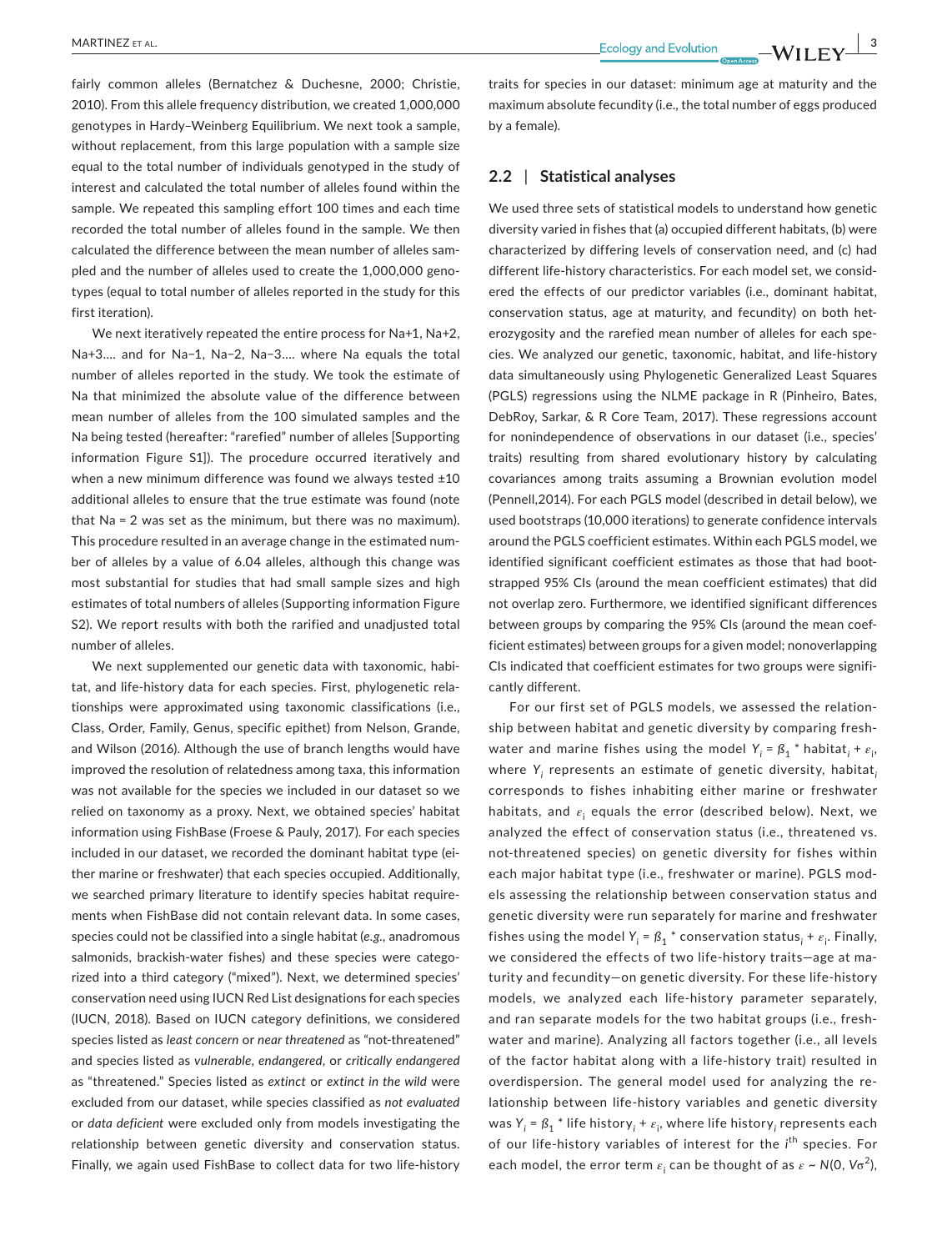

**Habitat Orders Families Species Not‐threatened Threatened** Freshwater 15 28 204 88 43 Marine 16 41 215 98 33 Mixed 9 11 44 24 6

TABLE 1 Taxonomic breakdown including the number of orders, families, and species of fishes from each of three habitats in our dataset. Not‐threatened species included those listed as either *least concern* or *near‐threatened* by the International Union of the Conservation of Nature while Threatened species

FIGURE 1 Mean genetic diversity estimates across families of fishes from different habitats. Mean heterozygosity (a) and rarefied mean number of alleles per locus (b) are represented across families of fishes for all families with at least three species in our dataset. Taxonomic relatedness is indicated by the tree (c), where the number of species in each family is noted at each branch tip in parentheses after the family name. Median genetic diversity across species within each habitat type are represented by dashed lines

where *V* is the covariance matrix containing estimates of shared evolutionary history between pairs of species and  $\sigma^2$  is the standard deviation (Pennell, 2014). All of our statistical mod‐ els were run in R (version 3.4.2 –R Core Team, 2017), and all R code is available via GitHub ([https://github.com/ChristieLab/](https://github.com/ChristieLab/Fish_GD_Ecology_Evolution) [Fish\\_GD\\_Echology\\_Evolution](https://github.com/ChristieLab/Fish_GD_Ecology_Evolution)).

## **3** | **RESULTS**

In total, our final dataset included 463 species across three classes (*N* = 426 in Osteichthyes, *N* = 32 in Chondrichthyes, and *N* = 5 in Petromyzontida), 19 orders, and 46 families of fishes. Marine and freshwater species were represented equally with 215 and 204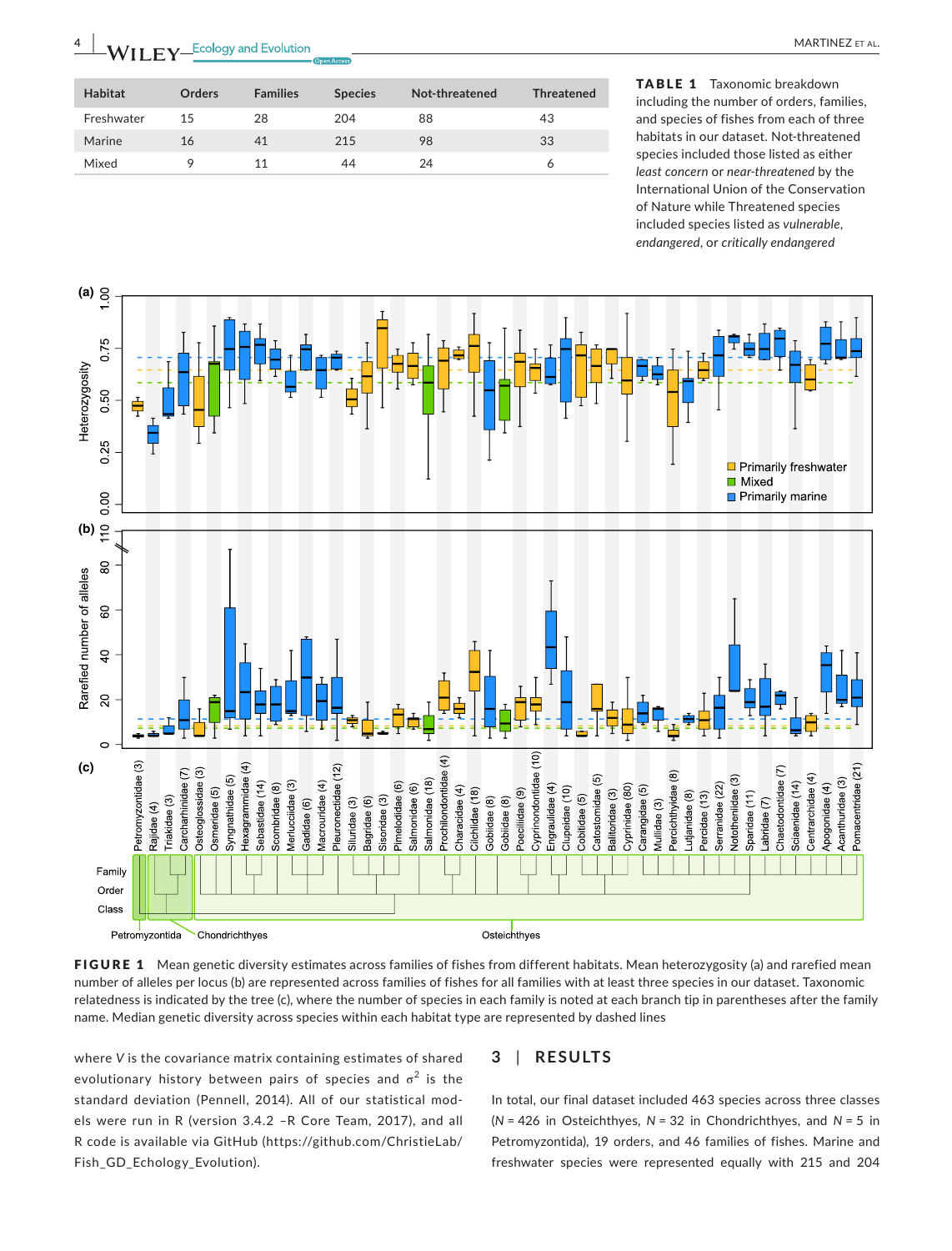species, respectively, whereas mixed species represented a much smaller proportion of our dataset (44 species; Table 1). For sub‐ sequent models that rely on PGLS regressions, our dataset was trimmed to include only species within the class Osteichthyes due to small sample sizes in classes Chondrichthyes and Petromyzontida, although life-history patterns for Chondrichthyes are shown in Supporting information Figure S3. Estimates of mean heterozy‐ gosity and rarefied mean number of alleles were estimated from a per-study average of 14 microsatellite loci (range: 4-300). Amongfamily estimates of heterozygosity and rarefied mean number of alleles varied by a factor of 2.3 and 11.69, respectively (Figure 1). Estimates of unadjusted (i.e., not rarefied) mean number of alleles (Supporting information Figure S4) showed the same general pat‐ terns (cf Figure 1 and Supporting information Figure S4) although there was variation in point estimates among families. Families with the highest genetic diversity include Nototheniidae (mean heterozygosity =  $0.79 \pm 0.02$  SE) and Engraulidae (rarefied mean number of alleles per locus =  $46.75 \pm 9.63$ ), whereas the families with the lowest genetic diversity include Rajidae (mean heterozygosity =  $0.34 \pm 0.03$ ) and Petromyzontidae (rarefied mean number of alleles per locus =  $4 \pm 0.58$ ).

After accounting for taxonomic relatedness, we found that marine fishes had higher genetic diversity than freshwater fishes. Coefficient estimates from the PGLS habitat models represent the taxonomically corrected mean estimates of genetic diversity and as‐ sociated variance for fishes within each habitat group. Marine fishes had significantly higher heterozygosity (marine coef: 0.68, 95% CI [0.67, 0.70]; freshwater coef: 0.61, 95% CI [0.59, 0.62]) and more alleles per locus (marine coef: 26.12, 95% CI [23.38, 28.32]; fresh‐ water coef: 14.81, 95% CI [13.42, 16.03]) relative to freshwater spe‐ cies (Figure 2). Mixed species generally fell between the marine and freshwater species estimates (Figure 2).

Of the species included in our dataset, 283 had been assessed by the IUCN; we identified 194 not-threatened and 69 threatened species (with 20 species classified as either *data deficient* or *extinct*; Table 1). Again, the coefficient estimates from the PGLS conser‐ vation status models represent the taxonomically corrected mean estimates of genetic diversity and associated variance for each habitat-conservation status group. In our second PGLS model, we found no difference in genetic diversity between threatened and not-threatened fishes from either freshwater (heterozygosity-notthreatened coef: 0.62, 95% CI [0.60,0.65]; threatened coef: 0.57, 95% CI [0.54, 0.60]; rarefied mean number of alleles—not-threatened coef: 13.50, 95% CI [12.80,14.92]; threatened coef: 11.80, 95% CI [10.98, 13.06]) or marine habitats (heterozygosity-not-threatened coef: 0.67, 95% CI [0.65, 0.69]; threatened coef: 0.62, 95% CI [0.60, 0.65]; rarefied mean number of alleles-not-threatened coef: 27.56, 95% CI [23.20, 29.90]; threatened coef: 22.27, 95% CI [19.12, 25.54]) (Figure 3). Despite the lack of significance, in all cases the mean esti‐ mates of genetic diversity were lower for threatened fishes than for non-threatened fishes (both freshwater and marine; Figure 3).

Finally, minimum age at maturity and maximum fecundity esti‐ mates were available for 263 and 198 species, respectively. Here,

 **|** MARTINEZ et al. **5**



FIGURE 2 Bootstrapped phylogenetic least squares regression coefficients of mean heterozygosity (a) and rarefied mean number of alleles (b) across habitats in fishes. Error bars represent 95% confidence intervals generated via bootstrapping. Significant relationships (nonoverlapping CIs between habitats) are represented by distinct letters (i.e., a and b). These data illustrate that marine species have higher genetic diversity than freshwater fishes

the coefficient estimates from the PGLS conservation status models represent the slope of the regression line where each life‐history trait was regressed against each measure of genetic diversity (e.g., a negative coefficient estimate means that mean heterozygosity de‐ creases as minimum age at maturity increases). We found that as age at maturity and fecundity increased in marine fishes, genetic diversity decreased. For marine species, age at maturity was neg‐ atively related to the rarefied mean number of alleles (coef: −0.96, 95% CI [−1.70, −0.43]), although this trend was not significant for heterozygosity (coef: −0.002, 95% CI [−0.006, 0.001]). Fecundity was negatively related to both heterozygosity (coef: −0.01, 95% CI [−0.02, −0.01]) and mean rarefied number of alleles (coef: −0.97, 95% CI [−1.70, −0.43]). We found similar patterns for freshwater fishes (rarefied mean number of alleles—age at maturity coef: −0.82, 95%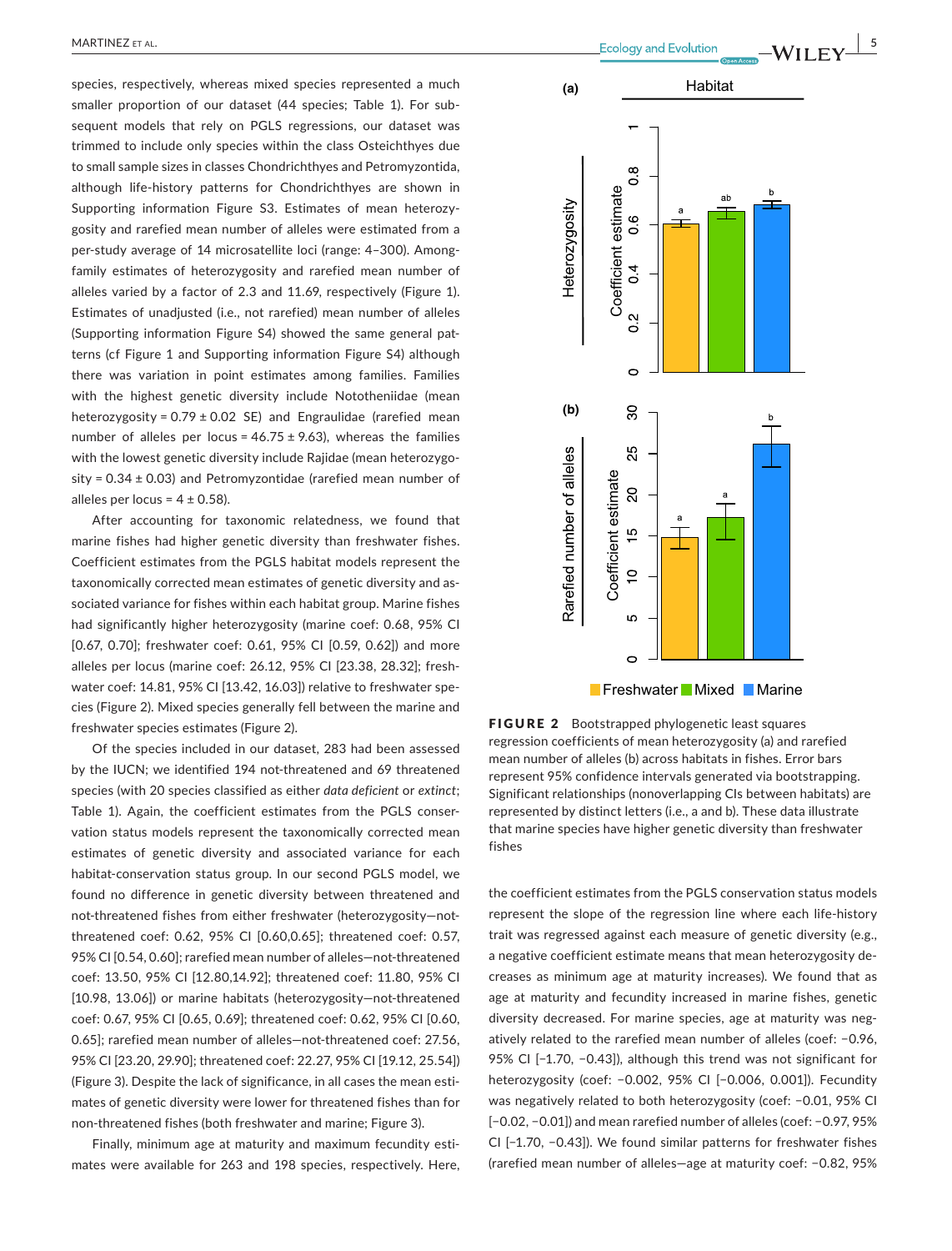

FIGURE 3 Bootstrapped phylogenetic least squares regression coefficients of mean heterozygosity and rarefied mean number of alleles per locus in freshwater (a and c) and marine (b and d) fishes, estimated across species conservation need. Error bars represent 95% confidence intervals generated via bootstrapping. Significant relationships (nonoverlapping CIs between habitats) are represented by distinct letters (i.e., a and b). These data illustrate that threatened and not-threatened fishes have similar levels of genetic diversity regardless of habitat

CI [−1.22, −0.35]; fecundity coef: −0.51, 95% CI [−0.73, −0.38]) with the exception of heterozygosity (age at maturity coef: −0.02, 95% CI [−0.03, 0.001]; fecundity coef: (0.003, 95% CI [−0.002, 0.006]).

## **4** | **DISCUSSION**

After accounting for taxonomic relationships, marine fishes had substantially greater genetic diversity than freshwater fishes. Remarkably, marine fishes averaged 11.3 more alleles per locus than freshwater fishes after standardizing for differences in sample size. Higher genetic diversity in marine fishes is likely attributable to dif‐ ferences in the frequency, magnitude, and interactions between genetic drift and gene flow. Lower genetic drift in marine species could be part of the explanation, especially in light of the fact that population sizes are typically orders of magnitude larger in marine fishes relative to freshwater fishes (Gregory & Witt, 2008; Ward,

Woodwark, & Skibinski, 1994). Because effective population size (N<sub>e</sub>) is often positively correlated with census population size, larger population sizes in marine fishes should generally translate to larger *N<sub>s</sub>* and therefore higher genetic diversity relative to freshwater species (Hauser & Carvalho, 2008). Large populations characteristic of marine species may also reflect larger range sizes and also suggest that marine fishes may inhabit more productive environments that allow for higher carrying capacities. Lastly, larger population sizes also suggest that marine environments may be more stable and thus may be less sensitive to or experience smaller amounts of genetic drift (April, Hanner, Dion‐Côté, & Bernatchez, 2012; DeWoody & Avise, 2000).

However, given that (a) the ratio between N<sub>e</sub> and census estimates  $\left(\text{i.e.,}\frac{N_e}{N}\right)$  can vary widely between species and (b)  $N_e$  can be orders of magnitude smaller than census population sizes for some marine fishes (Hauser, Adcock, Smith, Bernal Ramírez, & Carvalho, 2002; Waples et al., 2013), large population sizes alone may not be sufficient to explain these patterns. One alternative possibility is that the high gene flow typically found in marine species buffers against the effects of genetic drift. In marine species, larval dispersal connects local populations, which together form large marine meta‐ populations (Kritzer & Sale, 2004), and high population connectivity increases genetic diversity. Furthermore, because of the high population connectivity found in marine systems, discrete populations may not always be sampled; sampling cohorts of recruits originating from multiple populations could therefore increase genetic diversity estimates of some marine species in our study. Finally, discrete reproductive events occurring throughout a single breeding season or across several breeding seasons within a population can result in multiple cohorts at a single site originating from different par‐ ents; while genetic diversity within each cohort may be low, studies sampling among such cohorts would detect higher levels of genetic diversity. Freshwater environments, by contrast, often have lower levels of gene flow and consequently the effects of genetic drift can be exacerbated (Thomaz, Christie, & Knowles, 2016). Given that mi‐ crosatellite markers are typically neutral (although see: Chapman, Nakagawa, Coltman, Slate, & Sheldon, 2009; Coltman & Slate, 2007; Forstmeier, Schielzeth, Mueller, Ellegren, & Kempenaers, 2012; Reed & Frankham, 2003), we suggest that this result cannot be ex‐ plained by differences in selection between freshwater and marine environments. Differences in rates of mutation between marine and freshwater environments are an additional, although unlikely, mech‐ anistic explanation given that our study surveyed a diverse array of taxonomic groups. Regardless of the mechanism, marine fishes have substantially greater genetic diversity than their freshwater counter‐ parts—an observation that should be considered within the context of their continued conservation and management.

We predicted that species listed as threatened by the IUCN should have lower genetic diversity than non-threatened species. However, we found no significant difference in genetic diversity between conservation categories in either marine or freshwater habitats, as coefficient estimates of both mean heterozygosity and rarefied mean number of alleles did not differ significantly between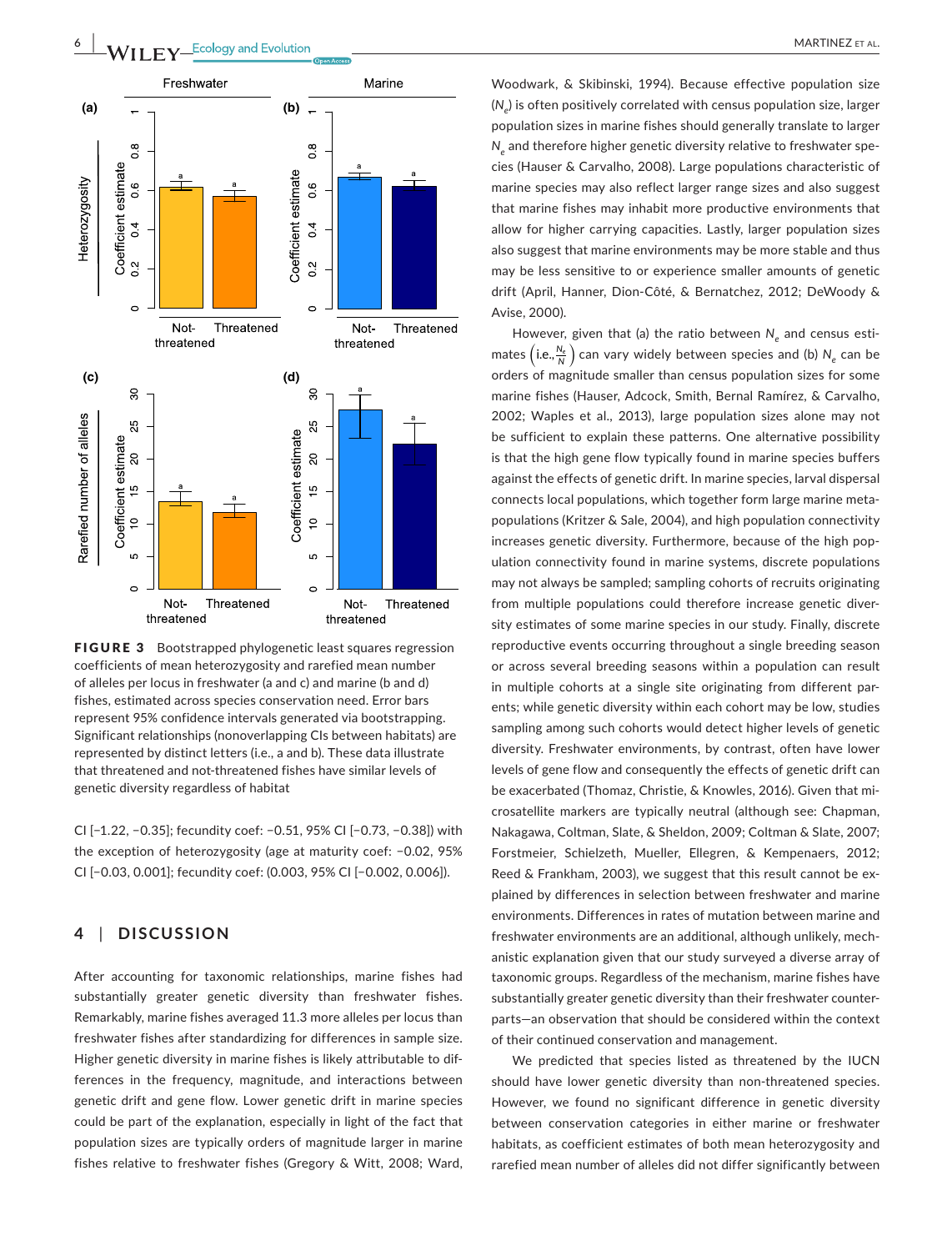not‐threatened and threatened groups of fishes in either freshwater or marine environments (Figure 3). Nevertheless, there was a trend in that the point estimates for the coefficients were smaller for all threatened versus non‐threatened fishes, suggesting that increased sample sizes or greater numbers of species may be needed to detect a small, but significant, effect. Although previous studies have found reduced genetic diversity in species of conservation concern rela‐ tive to not-threatened species (Spielman, Brook, & Frankham, 2004; Willoughby et al., 2015), our incorporation of a taxonomic correc‐ tion of genetic data (via the PGLS model) more accurately accounted for the similarity in genetic diversity values due to taxonomic relatedness compared to analyses that did not use this approach (e.g., Willoughby et al., 2015), again suggesting that any differences, if real, would be driven by a small effect size. In addition, a reduction in population size (i.e., a population bottleneck) has to be sufficiently severe to result in decreased genetic diversity (Luikart, Sherwin, Steele, & Allendorf, 1998; Nei, Maruyama, & Chakraborty, 1975). Species can be listed as threatened (i.e., vulnerable, endangered, or critically endangered) by the IUCN if populations decline by ≥50%– 90% over ten years or three generations, and decreases of this mag‐ nitude may be insufficient to constitute a true population bottleneck (IUCN, 2018). Alternatively, species can be listed as threatened in the event of a severe decline in habitat range size or quality, which may not result in a population bottleneck. As a result, fishes listed as threatened using IUCN criteria will not necessarily exhibit lower levels of genetic diversity than non-threatened species.

We also found that minimum age at maturity was negatively related to genetic diversity in fishes (Figure 4). The observed negative relationship between age at maturity and genetic diversity supports our prediction that delayed age at maturity, a characteristic often associated with K-strategist species, should decrease genetic diversity. Furthermore, our results are in agreement with other findings demon‐ strating a negative correlation between age at maturity and allozymic heterozygosity in populations of bony fishes (Mitton & Lewis, 1989; Nevo, 1978). More generally, our findings provide additional evidence of a negative relationship between age at maturity and genetic diver‐ sity across a broad range of taxa (Ellegren & Galtier, 2016; Romiguier et al., 2014). While the mechanisms underlying the observed negative relationship between age at maturity and genetic diversity require further investigation, one possible explanation is that late‐maturing species are characterized by a smaller effective number of breeders per generation, thereby intensifying genetic drift and resulting in re‐ duced genetic diversity for species that reach maturity later.

Finally, we predicted that increasing fecundity should increase genetic diversity in fishes. However, contrary to our prediction, our results instead demonstrate a negative relationship between fecun‐ dity and genetic diversity in fishes (Figure 4). Thus, as fecundity in‐ creases, genetic diversity decreases. Our findings contradict both previous empirical findings regarding the relationship between fe‐ cundity and allozymic diversity in fishes and the positive relationship demonstrated between genetic diversity and fecundity for a broad range of invertebrate and vertebrate taxa (Mitton & Lewis, 1989; Romiguier et al., 2014). In our dataset, highly fecund fishes tend to be



FIGURE 4 Bootstrapped phylogenetic least squares regression coefficients of mean heterozygosity and allelic diversity in freshwater and marine fishes in the class Osteichthyes estimated for two life‐history variables: age at maturity (a and c) and fecundity (b and d). In this figure, the coefficient estimates from the PGLS conservation status models represent the slope of the regression line where each life‐history trait was regressed against each measure of genetic diversity. Error bars represent 95% confidence intervals generated via bootstrapping. Significant relationships (nonoverlapping CIs between conservation status groups within each habitat) are represented by distinct letters (i.e., a and b). These models illustrate that minimum age at maturity and maximum fecundity are, for the most part, negatively related to genetic diversity in fishes (i.e., genetic diversity decreases as both minimum age at maturity and maximum fecundity increase)

marine species that experience high variance in reproductive success through broadcast spawning, a phenomenon known as sweepstakes effects (Christie, Johnson, Stallings, & Hixon, 2010; Hedgecock, 1994; Pusack, Benkwitt, Cure, & Kindinger, 2016), which can greatly reduce  $N_e$ ,  $\frac{N_e}{N}$ , and therefore genetic diversity. Given that highly fecund marine species typically experience high variance in reproductive suc‐ cess (Hedgecock & Pudovkin, 2011), a positive relationship between fecundity and genetic diversity may be less likely. While broadcast spawning is utilized by some freshwater fishes, it is far more com‐ mon in marine species (Hedgecock, 1994; Hoagstrom Christopher & Turner Thomas, 2015) perhaps at least partially explaining the more negative coefficients found in this group. Our findings illustrate that fishes represent a unique exception to the broadly observed positive relationship between fecundity and genetic diversity.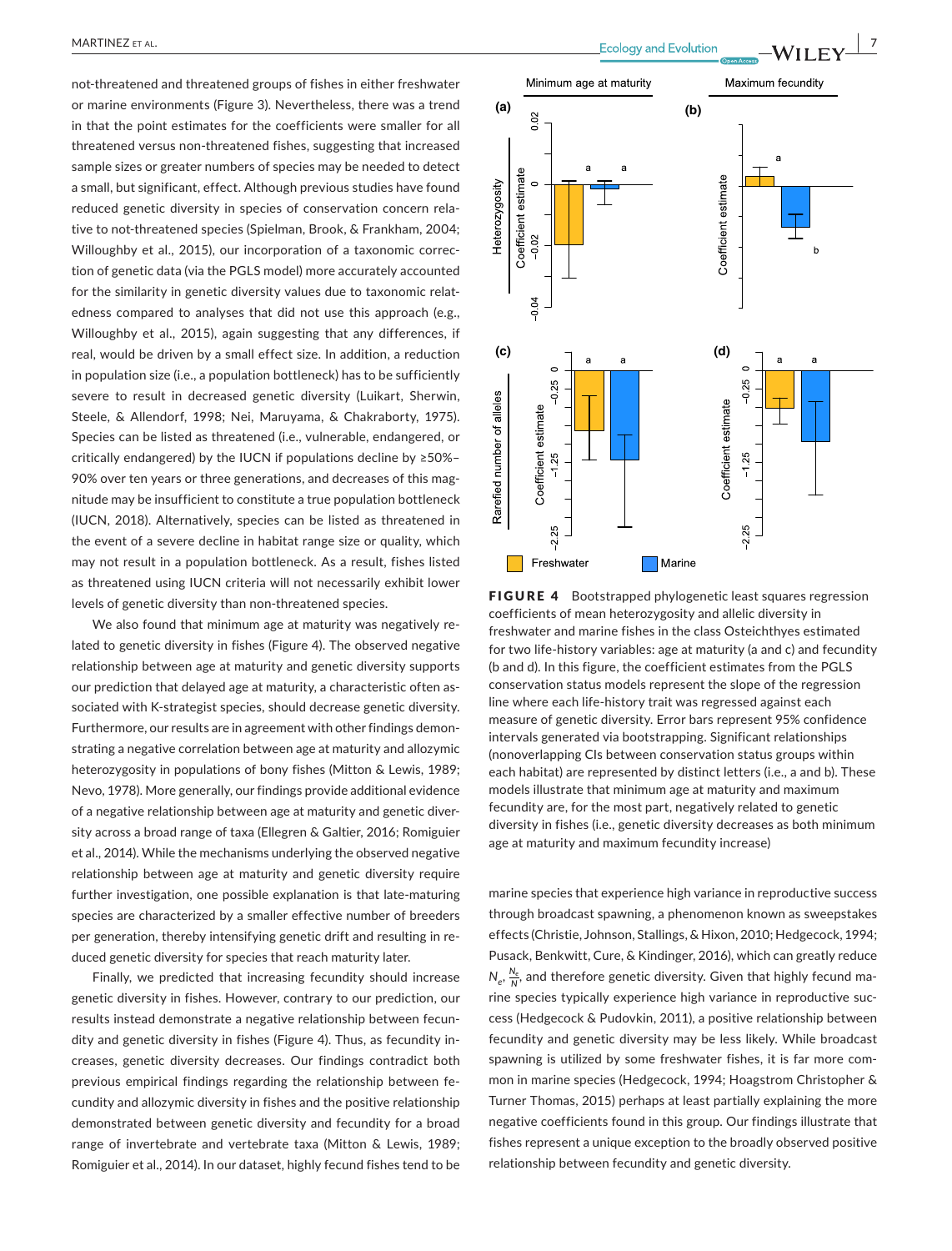## **4.1** | **Future work**

Future studies examining the factors that drive patterns of genetic diversity in fishes should investigate alternative markers and meas‐ ures of genetic diversity (*e.g.,* nucleotide diversity), as increasing evidence suggests that population‐level processes affect different classes of genetic loci differently (Grant & Bowen, 1998; Palumbi & Baker, 1994; Zhang & Hewitt, 2003). Out of necessity, our study analyzed patterns of genetic diversity by collating measures of mean heterozygosity and rarefied number of alleles per locus from putatively neutral genetic markers. However, as the costs of nextgeneration sequencing continue to decrease and sequencing data becomes more readily available, studies can begin to investigate whether patterns of genome-wide genetic diversity in fishes exhibit similar relationships with factors investigated in our study (*e.g.*, habitat, conservation status, and life‐history characteristics). Finally, while our study utilized a taxonomic correction to account for trait similarities due to shared evolutionary history, advances in our understanding of phylogenetic relatedness among fishes will improve as genomic data continues to emerge for new species. Based on the trends we uncovered, we expect that future studies can capitalize on well‐resolved phylogenies and thereby remove additional noise from the analysis; such studies may find stronger and perhaps different drivers of genetic diversity in fishes.

## **4.2** | **Applications to conservation**

IUCN conservation rankings are the preeminent worldwide con‐ servation ranking system used to categorize species based on risk of extinction. However, our results suggest that IUCN conserva‐ tion status is a poor indicator of genetic diversity in fishes. Instead, we found that incorporating species‐specific habitat and life‐his‐ tory information can improve our ability to discern fish species that exhibit reduced genetic diversity. As anthropogenic impacts continue to occur, rapid habitat alteration will present species with novel challenges. While we examined putatively neutral genetic markers, several studies have highlighted positive correlations be‐ tween neutral markers and fitness or fitness-related traits, suggesting that increased genome‐wide genetic diversity may also increase viability for populations facing environmental change (Chapman et al., 2009; Coltman & Slate, 2007; Forstmeier et al., 2012; Holderegger, Kamm, & Gugerli, 2006; Reed & Frankham, 2003). Thus, understanding factors that shape patterns of genetic diversity in fishes, including habitat and life-history strategies, offers conservation managers an additional tool for predicting if and how species might adapt and respond to continued global change.

## **ACKNOWLEDGMENTS**

We thank A. Harder and M. Sparks for their insightful comments on early versions of this manuscript. In addition, we thank J.A. DeWoody, J. Dukes, and J. Springer for their thoughtful contributions and in‐ sight during the early conceptual development of this project. This

work was supported by the Great Lakes Fishery Commission (Project ID: 2016\_CHR\_54053) and the Departments of Biological Sciences and Forestry and Natural Resources at Purdue University.

## **CONFLICT OF INTERESTS**

None declared.

## **AUTHOR CONTRIBUTIONS**

ASM, JRW, and MRC conceived the questions and objectives associ‐ ated with the study. ASM and JRW compiled and analyzed the data. All authors contributed to the writing of the manuscript.

## **DATA ACCESSIBILITY**

Data utilized in this study are available in Supporting information Appendix S1.

### **ORCID**

*Alexander S. Martinez* <https://orcid.org/0000-0003-4317-0301> *Janna R. Willoughby* <https://orcid.org/0000-0002-0176-1878> *Mark R. Christie* <https://orcid.org/0000-0001-7285-5364>

#### **REFERENCES**

- Allendorf, F. W. (1986). Genetic drift and the loss of alleles versus heterozygosity. *Zoo Biol.*, *5*, 181–190. [https://doi.org/10.1002/](https://doi.org/10.1002/zoo.1430050212) [zoo.1430050212.](https://doi.org/10.1002/zoo.1430050212)
- April, J., Hanner, R. H., Dion‐Côté, A.‐M., & Bernatchez, L. (2012). Glacial cycles as an allopatric speciation pump in north‐eastern American freshwater fishes. *Molecular Ecology*, *22*, 409–422. [https://doi.](https://doi.org/10.1111/mec.12116) [org/10.1111/mec.12116](https://doi.org/10.1111/mec.12116).
- Bernatchez, L., & Duchesne, P. (2000). Individual‐based genotype anal‐ ysis in studies of parentage and population assignment: How many loci, how many alleles? *Canadian Journal of Fisheries and Aquatic Science*, *57*, 1–12.<https://doi.org/10.1139/f99-271>.
- Chapman, J. R., Nakagawa, S., Coltman, D. W., Slate, J., & Sheldon, B. C. (2009). A quantitative review of heterozygosity–fitness correlations in animal populations. *Molecular Ecology*, *18*, 2746–2765. [https://doi.](https://doi.org/10.1111/j.1365-294X.2009.04247.x) [org/10.1111/j.1365-294X.2009.04247.x](https://doi.org/10.1111/j.1365-294X.2009.04247.x).
- Christie, M. R. (2010). Parentage in natural populations: Novel methods to detect parent‐offspring pairs in large data sets. *Molecular Ecology Resources*, *10*, 115–128. [https://doi.](https://doi.org/10.1111/j.1755-0998.2009.02687.x) [org/10.1111/j.1755-0998.2009.02687.x](https://doi.org/10.1111/j.1755-0998.2009.02687.x).
- Christie, M. R., Johnson, D. W., Stallings, C. D., & Hixon, M. A. (2010). Self-recruitment and sweepstakes reproduction amid extensive gene flow in a coral‐reef fish. *Molecular Ecology*, *19*, 1042–1057. [https://](https://doi.org/10.1111/j.1365-294X.2010.04524.x) [doi.org/10.1111/j.1365-294X.2010.04524.x](https://doi.org/10.1111/j.1365-294X.2010.04524.x).
- Coltman, D. W., & Slate, J. (2007). Microsatellite measures of in‐ breeding: A meta‐analysis. *Evolution*, *57*, 971–983. [https://doi.](https://doi.org/10.1111/j.0014-3820.2003.tb00309.x) [org/10.1111/j.0014-3820.2003.tb00309.x](https://doi.org/10.1111/j.0014-3820.2003.tb00309.x).
- R Core Team (2017). *R: The R project for statistical computing*. Vienna, Austria: R Foundation for Statistical Computing.
- Crozier, L. G., & Hutchings, J. A. (2014). Plastic and evolutionary re‐ sponses to climate change in fish. *Evolutionary Applications*, *7*, 68–87. [https://doi.org/10.1111/eva.12135.](https://doi.org/10.1111/eva.12135)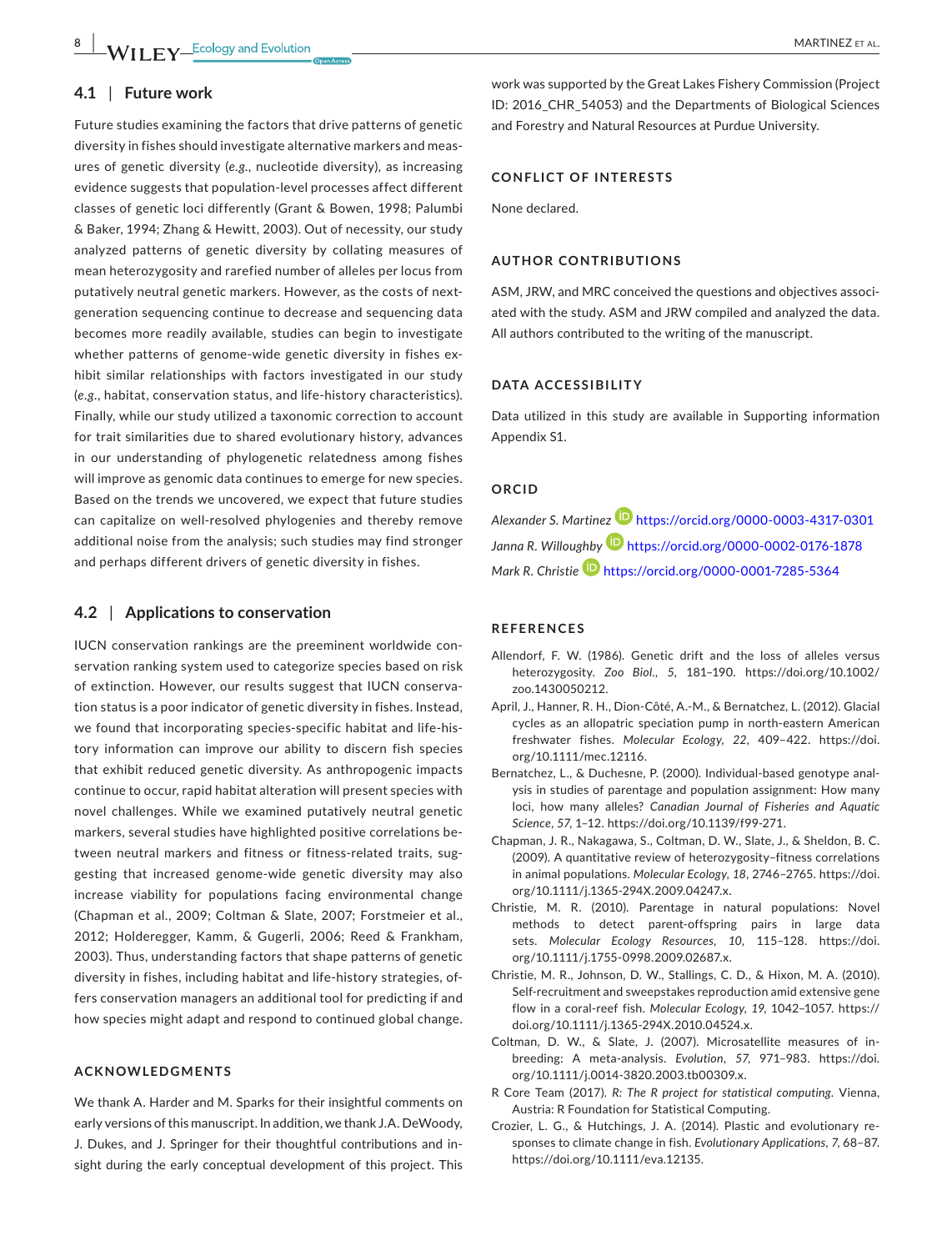- DeWoody, J. A., & Avise, J. C. (2000). Microsatellite variation in marine, freshwater and anadromous fishes compared with other animals. *Journal of Fish Biology*, *56*, 461–473. [https://doi.](https://doi.org/10.1111/j.1095-8649.2000.tb00748.x) [org/10.1111/j.1095-8649.2000.tb00748.x.](https://doi.org/10.1111/j.1095-8649.2000.tb00748.x)
- Ellegren, H., & Galtier, N. (2016). Determinants of genetic diversity. *Nature Reviews Genetics*, *17*, 422–433. [https://doi.org/10.1038/](https://doi.org/10.1038/nrg.2016.58) [nrg.2016.58.](https://doi.org/10.1038/nrg.2016.58)
- Forstmeier, W., Schielzeth, H., Mueller, J. C., Ellegren, H., & Kempenaers, B. (2012). Heterozygosity‐fitness correlations in zebra finches: Microsatellite markers can be better than their reputation. *Molecular Ecology*, *21*, 3237–3249. [https://doi.](https://doi.org/10.1111/j.1365-294X.2012.05593.x) [org/10.1111/j.1365-294X.2012.05593.x](https://doi.org/10.1111/j.1365-294X.2012.05593.x).
- Frankham, R., Bradshaw, C. J. A., & Brook, B. W. (2014). Genetics in conservation management: Revised recommendations for the 50/500 rules, Red List criteria and population viability analyses. *Biological Conservation*, *170*, 56–63. [https://doi.org/10.1016/j.](https://doi.org/10.1016/j.biocon.2013.12.036) [biocon.2013.12.036](https://doi.org/10.1016/j.biocon.2013.12.036).
- Froese, R., & Pauly, D. (2017). FishBase. Retrieved from: www.fishbase. org (accessed 27 January 2018).
- Grant, W. S., & Bowen, B. W. (1998). Shallow population histories in deep evolutionary lineages ofmarine fishes: Insights from sardines and anchovies and lessons for conservation. *Journal of Heredity*, *89*, 415–426. <https://doi.org/10.1093/jhered/89.5.415>
- Gregory, T. R., & Witt, J. D. S. (2008). Population size and genome size in fishes: A closer look. *Genome*, *51*, 309–313. [https://doi.org/10.1139/](https://doi.org/10.1139/G08-003) [G08-003](https://doi.org/10.1139/G08-003).
- Hauser, L., Adcock, G. J., Smith, P. J., Bernal Ramírez, J. H., & Carvalho, G. R. (2002). Loss of microsatellite diversity and low effective pop‐ ulation size in an overexploited population of New Zealand snapper (*Pagrus auratus*). *Proceedings of the National Academy of Sciences*, *99*, 11742–11747. <https://doi.org/10.1073/pnas.172242899>.
- Hauser, L., & Carvalho, G. R. (2008). Paradigm shifts in marine fisheries genetics: Ugly hypotheses slain by beautiful facts. *Fish and Fisheries.*, *9*, 333–362. <https://doi.org/10.1111/j.1467-2979.2008.00299.x>
- Hedgecock, D. (1994). Does variance in reproductive success limit ef‐ fective population sizes of marine organisms? In A. *Genetics and Evolution of Aquatic Organisms*, *122*, 122–134.
- Hedgecock, D., & Pudovkin, A. I. (2011). Sweepstakes reproductive suc‐ cess in highly fecundmarine fish and shellfish: A review and commen‐ tary. *Bulletin of Marine Science*, *87*, 971–1002. https://doi.org/info:‐ doi/10.5343/bms.2010.1051 .
- Helfman, G., Collette, B. B., Facey, D. E., & Bowen, B. W. (2009). *The diversity of fishes: Biology, evolution, and ecology*. Hoboken, NJ: John Wiley & Sons.
- Hoagstrom Christopher, W., & Turner Thomas, F. (2015). Recruitment ecology of pelagic‐broadcast spawning minnows: Paradigms from the ocean advance science and conservation of an imperilled fresh‐ water fauna. *Fish and Fisheries*, *16*, 282–299. [https://doi.org/10.1111/](https://doi.org/10.1111/faf.12054) [faf.12054.](https://doi.org/10.1111/faf.12054)
- Holderegger, R., Kamm, U., & Gugerli, F. (2006). Adaptive vs. neutral genetic diversity: Implications for landscape genetics. *Landscape Ecology*, *21*, 797–807. [https://doi.org/10.1007/s10980-005-5245-9.](https://doi.org/10.1007/s10980-005-5245-9)
- Hughes, A.R., Inouye, B.D., Johnson, M.T.J., Underwood, N., & Vellend, M. (2008). Ecological consequences of genetic diversity. *Ecology Letters*, *11*, 609–623. [https://doi.org/10.1111/j.1461-0248.2008.01179.x.](https://doi.org/10.1111/j.1461-0248.2008.01179.x)
- IUCN (2018). The IUCN Red List of Threatened Species. Retrieved from http://www.iucnredlist.org/ (accessed 22 January 2018).
- Kalinowski, S. T. (2004). Counting alleles with rarefaction: private alleles and hierarchical sampling designs. *Conservation Genetics*, *5*, 539–543. <https://doi.org/10.1023/B:COGE.0000041021.91777.1a>.
- Kritzer, J. P., & Sale, P. F. (2004). Metapopulation ecology in the sea: From Levins' model to marine ecology and fisheries science. *Fish and Fisheries*, *5*, 131–140. [https://doi.org/10.1111/j.1467-2979.2004.00131.x.](https://doi.org/10.1111/j.1467-2979.2004.00131.x)
- Leidy, R. A., & Moyle, P. B. (1998). Conservation status of the World's Fish Fauna: An overview. In P. L. Fiedler, & P. M.

Kareiva (Eds.), *Conservation biology* (pp. 187–227). Boston, MA: Springer.

- Levitus, S., Antonov, J. I., Boyer, T. P., Baranova, O. K., Garcia, H. E., Locarnini, R. A., … Zweng, M. M. (2012G). World ocean heat content and thermosteric sea level change (0–2000 m), 1955– 2010. *Geophysical Research Letters*, *39*, L10603. [https://doi.](https://doi.org/10.1029/2012GL051106) [org/10.1029/2012GL051106](https://doi.org/10.1029/2012GL051106).
- Luikart, G., Sherwin, W. B., Steele, B. M., & Allendorf, F. W. (1998). Usefulness of molecular markers for detecting population bottle‐ necks via monitoring genetic change. *Molecular Ecology*, *7*, 963–974. <https://doi.org/10.1046/j.1365-294x.1998.00414.x>.
- Markert, J. A., Champlin, D. M., Gutjahr‐Gobell, R., Grear, J. S., Kuhn, A., McGreevy, T. J., … Nacci, D. E. (2010). Population genetic diversity and fitness in multiple environments. *BMC Evolutionary Biology*, *10*, 205. <https://doi.org/10.1186/1471-2148-10-205>.
- Mitton, J. B., & Lewis, W. M. (1989). Relationships between genetic variability and life‐history features of bony fishes. *Evolution*, *43*, 1712– 1723. <https://doi.org/10.1111/j.1558-5646.1989.tb02621.x>.
- Mousadik, A. E., & Petit, R. J. (1996). High level of genetic differentia‐ tion for allelic richness among populations of the argan tree [*Argania spinosa* (L.) Skeels] endemic to Morocco. *Theoretical and Applied Genetics.*, *92*, 832–839.<https://doi.org/10.1007/BF00221895>.
- Nei, M., Maruyama, T., & Chakraborty, R. (1975). The bottleneck effect and genetic variability in populations. *Evolution*, *29*, 1–10. [https://doi.](https://doi.org/10.2307/2407137) [org/10.2307/2407137](https://doi.org/10.2307/2407137).
- Nelson, J. S., Grande, T.C., &Wilson,M.V.H. (2016). *Fishes of the world*, 5th edn. Hoboken, NJ: Wiley.<https://doi.org/10.1002/9781119174844>.
- Nevo, E. (1978). Genetic variation in natural populations: Patterns and theory. *Theoretical Population Biology*, *13*, 121–177. [https://doi.](https://doi.org/10.1016/0040-5809(78)90039-4) [org/10.1016/0040-5809\(78\)90039-4](https://doi.org/10.1016/0040-5809(78)90039-4).
- O'Reilly, C. M., Sharma, S., Gray, D. K., Hampton, S. E., Read, J. S., Rowley, R. J., … Zhang, G. (2015). Rapid and highly variable warming of lake surface waters around the globe. *Geophysical Research Letters*, *42*, 10773–10781.<https://doi.org/10.1002/2015GL066235>.
- Pachauri, R. K., Allen, M. R., Barros, V. R., Broome, J., Cramer, W., Christ, R., … van Ypserle, J.‐P. (2014).ClimateChange 2014: Synthesis Report. Contribution of Working Groups I, II and III to the Fifth Assessment Report of the Intergovernmental Panel on Climate Change. Geneva, Switzerland: IPCC.
- Palumbi, S. R., & Baker, C. S. (1994). Contrasting population structure from nuclear intron sequences and mtDNA of humpback whales. *Molecular Biology and Evolution*, *11*, 426–435. [https://doi.](https://doi.org/10.1093/oxfordjournals.molbev.a040115) [org/10.1093/oxfordjournals.molbev.a040115.](https://doi.org/10.1093/oxfordjournals.molbev.a040115)
- Pennell, M. W. (2014). An introduction to the phylogenetic comparative method. In L. Z. Garamszegi (Ed.), *Modern phylogenetic comparative methods and their application in evolutionary biology: Concepts and practice*. New York, NY: Springer.
- Pauly, D., & Zeller, D. (2016). Catch reconstructions reveal that global marine fisheries catches arehigher than reported and declin‐ ing. *Nature Communications*, *7*, 10244. [https://doi.org/10.1038/](https://doi.org/10.1038/ncomms10244) [ncomms10244.](https://doi.org/10.1038/ncomms10244)
- Pinheiro, J., Bates, D., DebRoy, S., Sarkar, D., & R Core Team (2017). nlme: Linear and Nonlinear Mixed Effects Models.
- Pusack, T. J., Benkwitt, C. E., Cure, K., & Kindinger, T. L. (2016). Invasive Red Lionfish (*Pterois volitans*) grow faster in the Atlantic Ocean than in their native Pacific range. *Environmental Biology of Fishes*, *99*, 571– 579. [https://doi.org/10.1007/s10641-016-0499-4.](https://doi.org/10.1007/s10641-016-0499-4)
- Reed, D. H., & Frankham, R. (2003). Correlation between fitness and genetic diversity. *Conservation Biology*, *17*, 230–237. [https://doi.](https://doi.org/10.1046/j.1523-1739.2003.01236.x) [org/10.1046/j.1523-1739.2003.01236.x](https://doi.org/10.1046/j.1523-1739.2003.01236.x).
- Revell, L. J. (2010). Phylogenetic signal and linear regression on spe‐ cies data. *Methods in Ecology and Evolution*, *1*, 319–329. [https://doi.](https://doi.org/10.1111/j.2041-210X.2010.00044.x) [org/10.1111/j.2041-210X.2010.00044.x](https://doi.org/10.1111/j.2041-210X.2010.00044.x).
- Romiguier, J., Gayral, P., Ballenghien, M., Bernard, A., Cahais, V., Chenuil, A., … Galtier, N. (2014). Comparative population genomics in animals